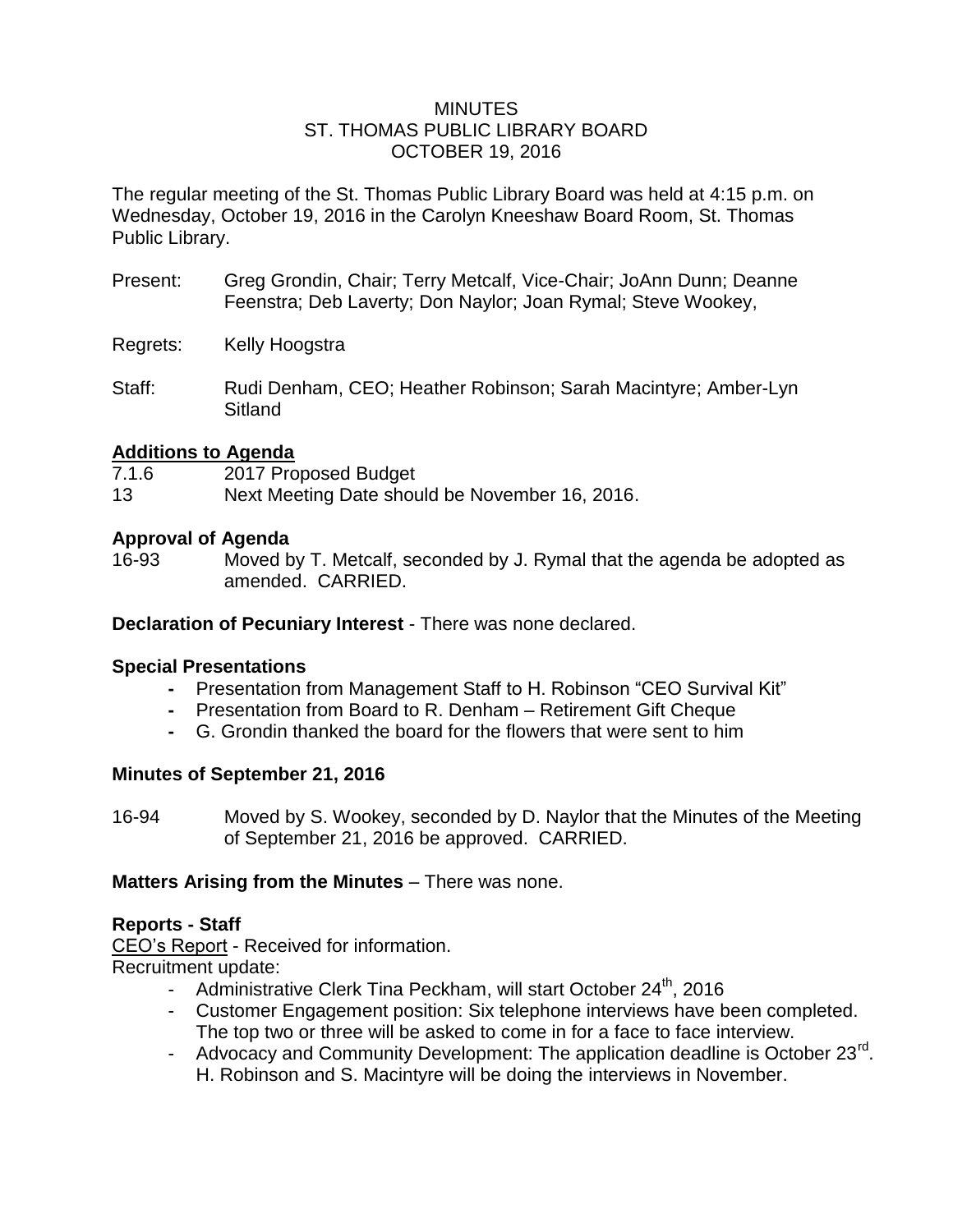Library Activities

Public Services Librarian Report - Received for information.

St. Thomas Public Library is one of two businesses that have been nominated for an award for the best WiFi in the city. The awards will take place October  $21^{st}$ , 2016.

Adult programs may now charge a nominal fee to encourage registrants to participate.

16-95 Moved by J. Dunn, seconded by D. Naylor that the Library be closed on May 5<sup>th</sup> and November 3<sup>rd</sup>, 2017 for Staff Training. CARRIED.

Systems and Public Services Librarian Report – Received for information.

- STEAM Centre brochure was handed out.
- Ontario Library Capacity Grant has been approved for just over \$3000. This adjustment will be reflected in the 2017 Budget being brought forward to City Council for machine readable media.
- In spite of the WiFi award nomination, there is still concern for the Library's internet speed. S. Wookey and J. Rymal will send an email to other City councilors requesting a faster resolution.

Friends Liaison Report - October 2016 - Received for information.

Friends Book Sales Report – September 2016 - Received for information.

Statistics Report – January - September 2016 - Received for information.

# **Reports - Standing Committees**

Finance

2017 Budget Highlights for Financial Committee - Received for information.

The 2017 Budget request reflects a 5% increase in Library materials to compensate for the provincial cut in funding.

| 16-96 | <b>Finance Committee Meeting Minutes</b><br>Moved by J. Rymal, seconded by S. Wookey that the Minutes of the Finance<br>Meeting of October 3, 2016 be approved. CARRIED.                                                   |
|-------|----------------------------------------------------------------------------------------------------------------------------------------------------------------------------------------------------------------------------|
| 16-97 | 2017 Capital Requests<br>Moved by T. Metcalf, seconded by S. Wookey that the St. Thomas Public<br>Library Board approve the 2017 Capital Requests as presented. CARRIED.                                                   |
| 16-98 | <b>Revenue and Expenditures Statement</b><br>Moved by T. Metcalf, seconded by J. Dunn that the St. Thomas Public Library<br>Board approve the Revenue and Expenditure Statement January to<br>September 30, 2016. CARRIED. |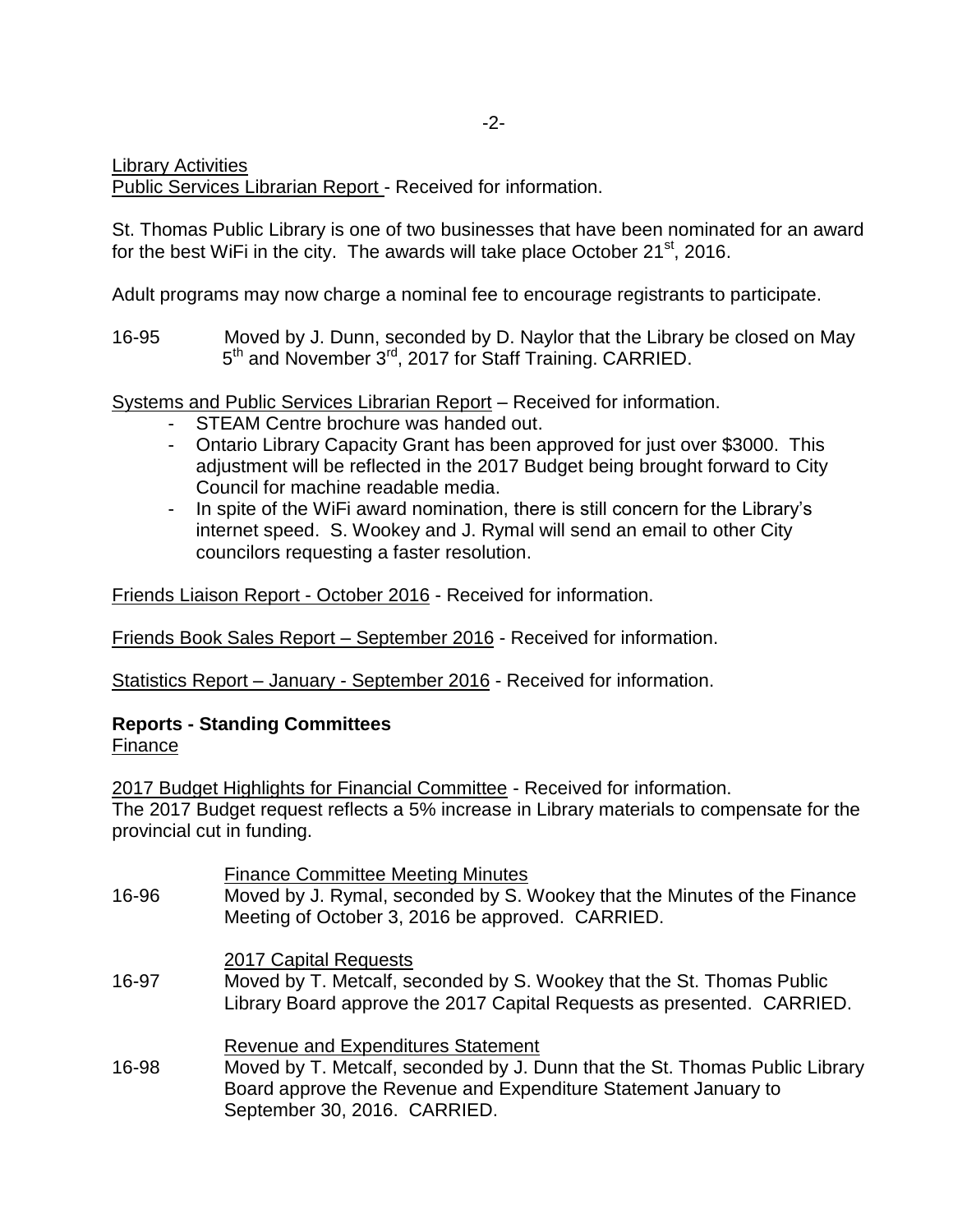Trust Fund Statement September 30, 2016 16-99 Moved by T. Metcalf, seconded by S. Wookey that the St. Thomas Public Library Board approve the September 30, 2016 Trust Fund Statement. CARRIED.

### 2017 Proposed Budget

The addition of \$3623 be added to Miscellaneous Grants Revenue and Machine Readable Expenditures.

16-100 Moved by T. Metcalf, seconded by J. Dunn that the St. Thomas Public Library Board approve the 2017 Proposed Budget as amended. CARRIED.

### Southern Ontario Library Service

It was noted that there will be a Trustees Council meeting in St. Thomas in the Library Carnegie Room, on November 12<sup>th</sup> at 10:00 a.m.

Personnel – No Report.

Fundraising and Public Relations – No Report.

Federation of Ontario Public Libraries – No Report.

### **Correspondence**

Letter from Social Committee – Christmas Party November 19<sup>th</sup>, 2016

16-101 Moved by T. Metcalf, seconded by J. Rymal that the Board approve \$600 to support the event. This amount may be amended after the event once the actual costs are reviewed. CARRIED.

## **Policies**

| 16-102 | <b>Health and Safety Policy</b><br>Moved by D. Naylor seconded by J. Rymal that the St. Thomas Public<br>Library Board approve the updated Health and Safety Policy. CARRIED.                          |
|--------|--------------------------------------------------------------------------------------------------------------------------------------------------------------------------------------------------------|
| 16-103 | Children's and Teens' Services Policy<br>Moved by T. Metcalf, seconded by S. Wookey that the St. Thomas Public<br>Library Board approve the revised Children's and Teens' Services Policy.<br>CARRIED. |
| 16-104 | Job Description: Caretaker 1<br>Moved by S. Wookey, seconded by J. Rymal that the St. Thomas Public<br>Library Board approve the revised Caretaker 1 job description. CARRIED.                         |
| 16-105 | <b>Job Description: Caretaker 2</b><br>Moved by T. Metcalf, seconded by D. Naylor that the St. Thomas Public<br>Library Board approve the revised Caretaker 2 job description. CARRIED.                |